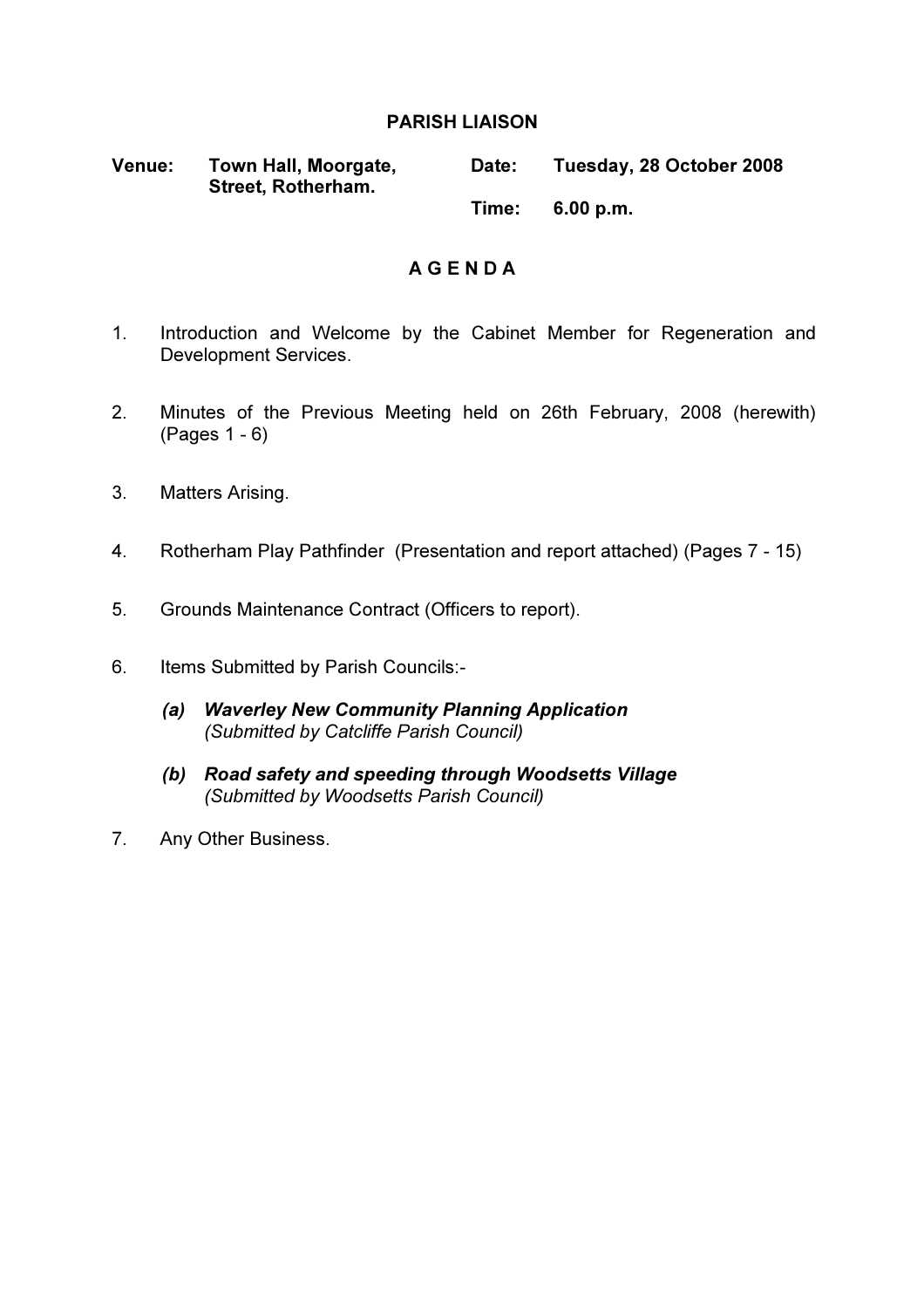

#### PARISH LIAISON TUESDAY, 26TH FEBRUARY, 2008

Present:- Councillor Gerald Smith, Cabinet Member for Regeneration and Development Services (in the Chair), Councillor D. Pickering, Chair of the Planning Board and Councillor S. Walker, Senior Adviser.

Mr. M. Gazur, Anston Parish Council Representative Mrs. B. Bartholomew, Aston Parish Council Representative Mr. A. Hodkin, Aston Parish Council Representative Mrs. P. Wade, Aston Parish Council Representative Mr. D. Hughes, Catcliffe Parish Council Representative Mr. B. Jolly, Catcliffe Parish Council Representative Mr. G. McIntosh, Catcliffe Parish Council Representative Mr. I. Llloyd, Harthill with Woodall Parish Council Representative Mr. A. Laird, Maltby Town Council Representative Mr. K. Stringer, Maltby Town Council Representative J. Draper, Ravenfield Parish Council Representative Mr. D. Rowley, Ravenfield Parish Council Representative Mr. A. Scholes, Thrybergh Parish Council Representative Mr. B. Larcombe, Thrybergh Parish Council Representative Mr. E. Shaw, Whiston Parish Council Representative Mr. R. Swann, Woodsetts Parish Council Representative

#### Also in attendance:-

Karl Battersby, Strategic Director of Environment and Development Services Richard Bramall, Rotherham Wardens Manager, Neighbourhood and Adult Services

#### Apologies were received from:-

Wales Parish Council Mrs. S. Lewis, Dalton Parish Council Mrs. M. Carroll, Woodsetts Parish Council

#### 7. INTRODUCTION AND WELCOME BY THE CABINET MEMBER, COUNCILLOR G. SMITH

#### 7. INTRODUCTION AND WELCOME

 The Chairman welcomed everyone to the meeting and explained its purpose, which was to discuss any areas of concern relating to the Planning and Transportation Service.

#### 8. MINUTES OF THE PREVIOUS MEETING

The minutes of the meeting held on  $23<sup>rd</sup>$  January, 2007 were agreed as a correct record.

#### 9. MATTERS ARISING

Minute No. 29(d)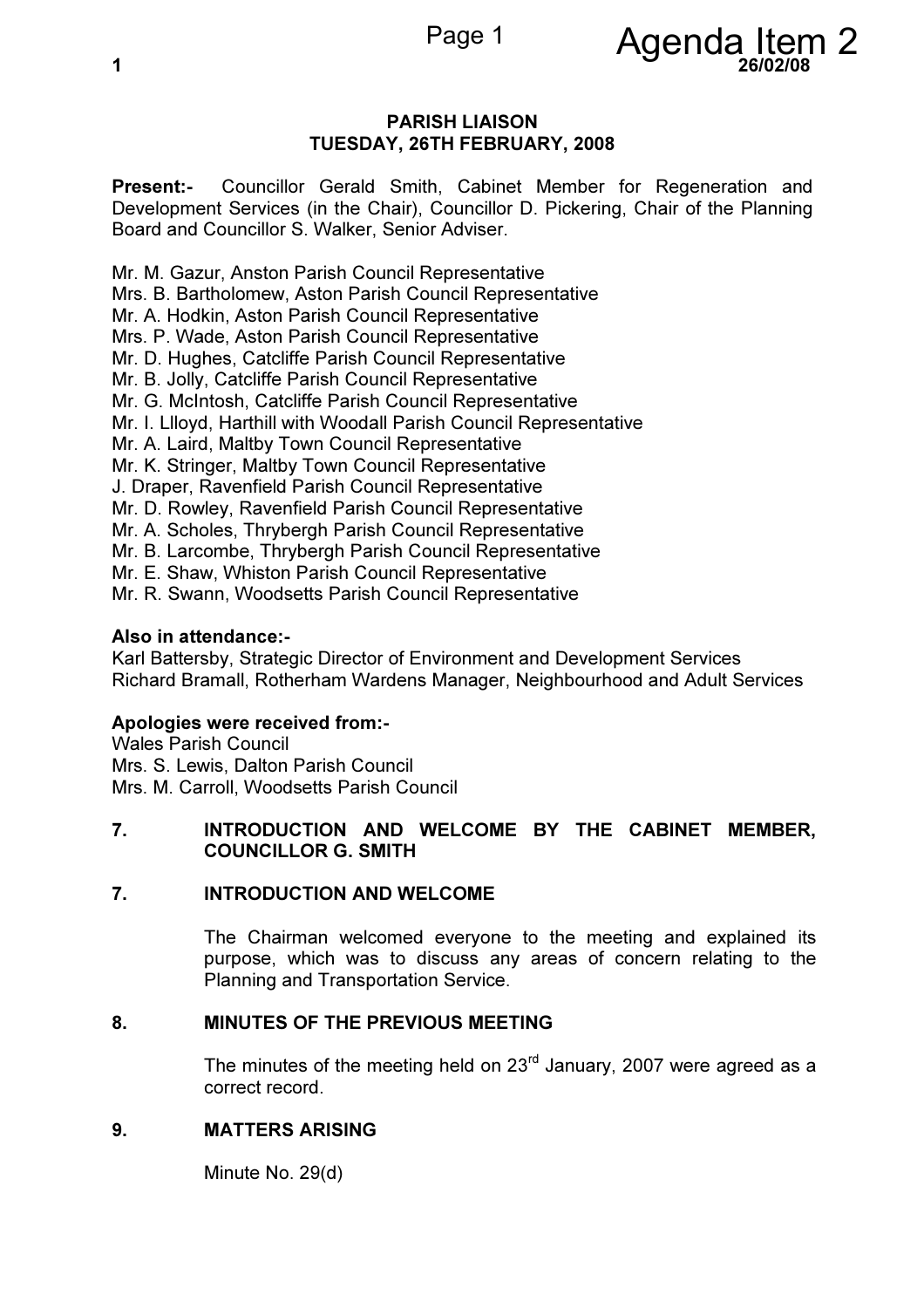Karl Battersby, Strategic Director of Environment and Development Services, gave an update on the situation regarding the road surface from Hill Top to Firsby. He confirmed that the road was a public bridleway and as such had no public vehicular access, other than for vehicles accessing the properties along its stretch. This was the reason that this road was unsurfaced. Appropriate signs were located at each end Firsby Lane.

The first 825 m of the road from Hill Top, Conisbrough was actually within the Doncaster boundary and the rest in Rotherham.

The residents of Firsby Lane had the right to undertake repairs and road planings, when they were available, had been used to fill potholes in the past. Any further information could be obtained by contacting the Public Rights of Way Officer on 01709 822935.

#### 10. TOWN CENTRE PROJECTS UPDATE

 The Strategic Director gave a presentation on Rotherham Town Centre Projects Update which drew specific attention to:-

- Westgate Demostrator.
- Old Market Street.
- Keppel Wharf.
- Imperial Buildings.
- Weirside.
- All Saints Building.
- Townscape Heritage Intiative.
- New Civic Building.
- Railway Station.
- St. Ann's Leisure Centre.
- Strategic Development Framework (SDF) Refresh.

In addition, further information was provided on the consultation proposals for Herringthorpe Playing Fields, which would involve the demolition of the current leisure centre building and releasing this area only for residential provision. The consultation process had just commenced and it was proposed for a discussion to take place at every Area Assembly.

The YES! Project had now had its Heads of Terms agreed, which involved the Council receiving a profit sponsorship income. Oak Holdings were wishing to take over the park to invest and improve facilities, but this was subject to a separate agreement.

Now the Heads of Terms were agreed Oak Holdings could work up the detailed planning application for the £3 million project, which included a 3\* and a 4\* hotel, extreme sports, electronic golf driving range, indoor extreme sports for ice wall, climbing wall and bungee jumping, micro brewery experiences, cooking academy, retail, various restaurants, multi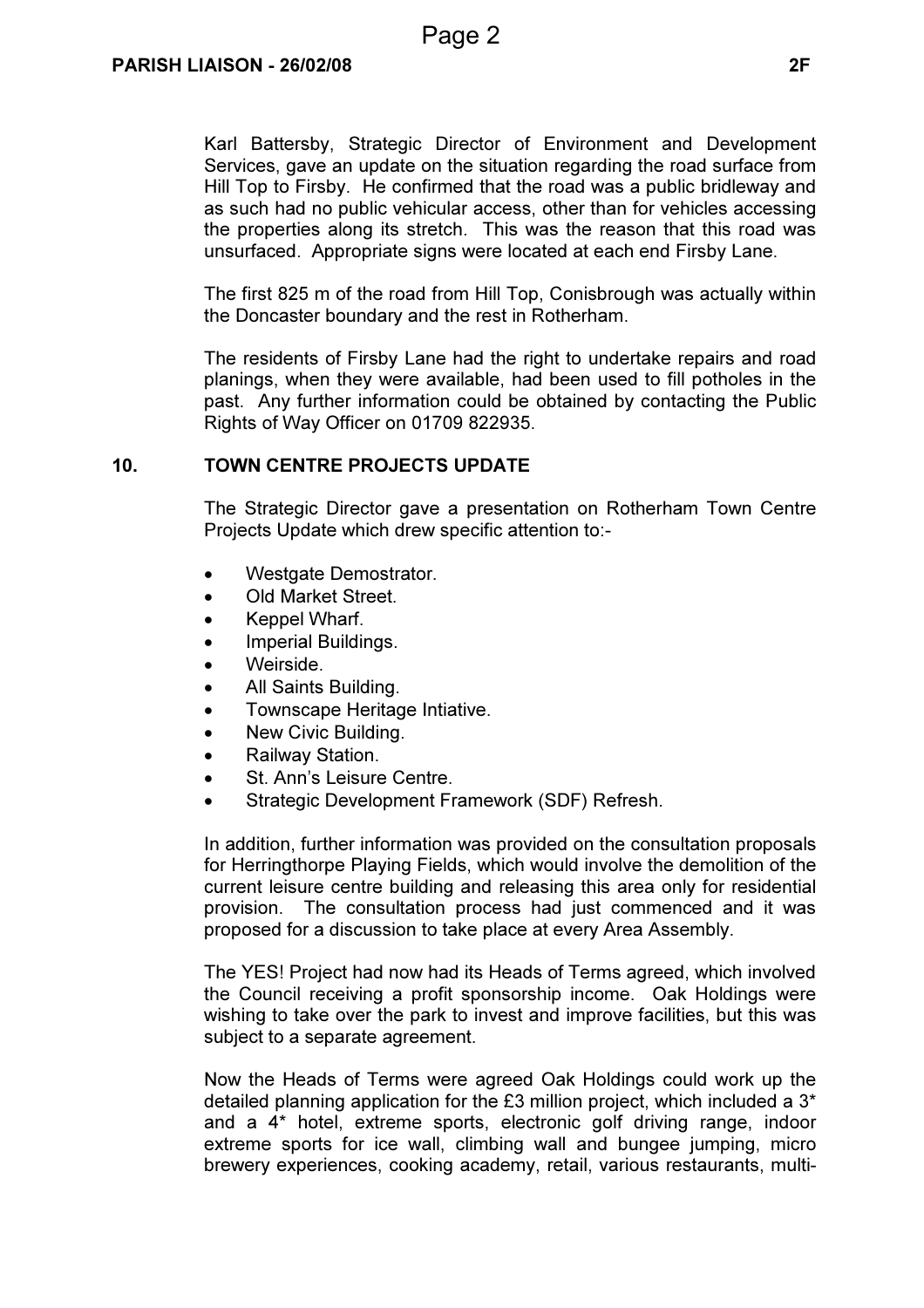media experience, facilities for broadcasting, spa, Olympic canoe rafting and 3,000 car parking spaces. The company were trying to secure tenants and had memorandum of agreement with the Royal Bank of **Scotland** 

A question and answer session ensued and the following issues were clarified:-

- Attracting retailers back to the town centre.
- Future plans for a cinema in Rotherham.
- Developments for a new stadium near Retail World.
- Proposals for at least a 500 seat theatre in Rotherham.
- Timescales for the YES! Project.

Agreed:- That Karl Battersby, Strategic Director, be thanked for his very informative presentation.

#### 11. ENVIRONMENT AND DEVELOPMENT SERVICES UPDATE

 Karl Battersby, Strategic Director of Environment and Development Services, gave an update on the changes within the Directorate, which now included the area of responsibility for Waste from Neighbourhood and Adult Services. This not only included waste and recycling, but also the Waste Strategy. Consideration was currently being given to the negotiation of new waste contracts for the Rotherham borough.

Culture and Leisure Services had also joined the Directorate and sat neatly with plans for the regeneration and planning agendas.

Since obtaining the Strategic Director post, the posts of Director of Planning and Transportation and Rotherham Investment and Development Office had been vacant. A decision had been made to merge the two posts and have one Director of Planning and Regeneration. The closing date for the advert was 29<sup>th</sup> February, 2008.

The Development Control Manager would also be leaving shortly to take up a Director post in Barnsley Metropolitan Borough Council. There would be an overlap with his replacement to ensure that was no disruption to the planning function.

The Council had also come up with balanced budget proposals for 2008/09 with significant challenges ahead.

#### 12. IMPLICATIONS FOR ENFORCING DOG CONTROL POWERS

 Richard Bramall, Rotherham Wardens Manager, gave an overview of the new Dog Control Orders, the procedures and forms for making these orders.

The guidance available was intended for local authorities, parish councils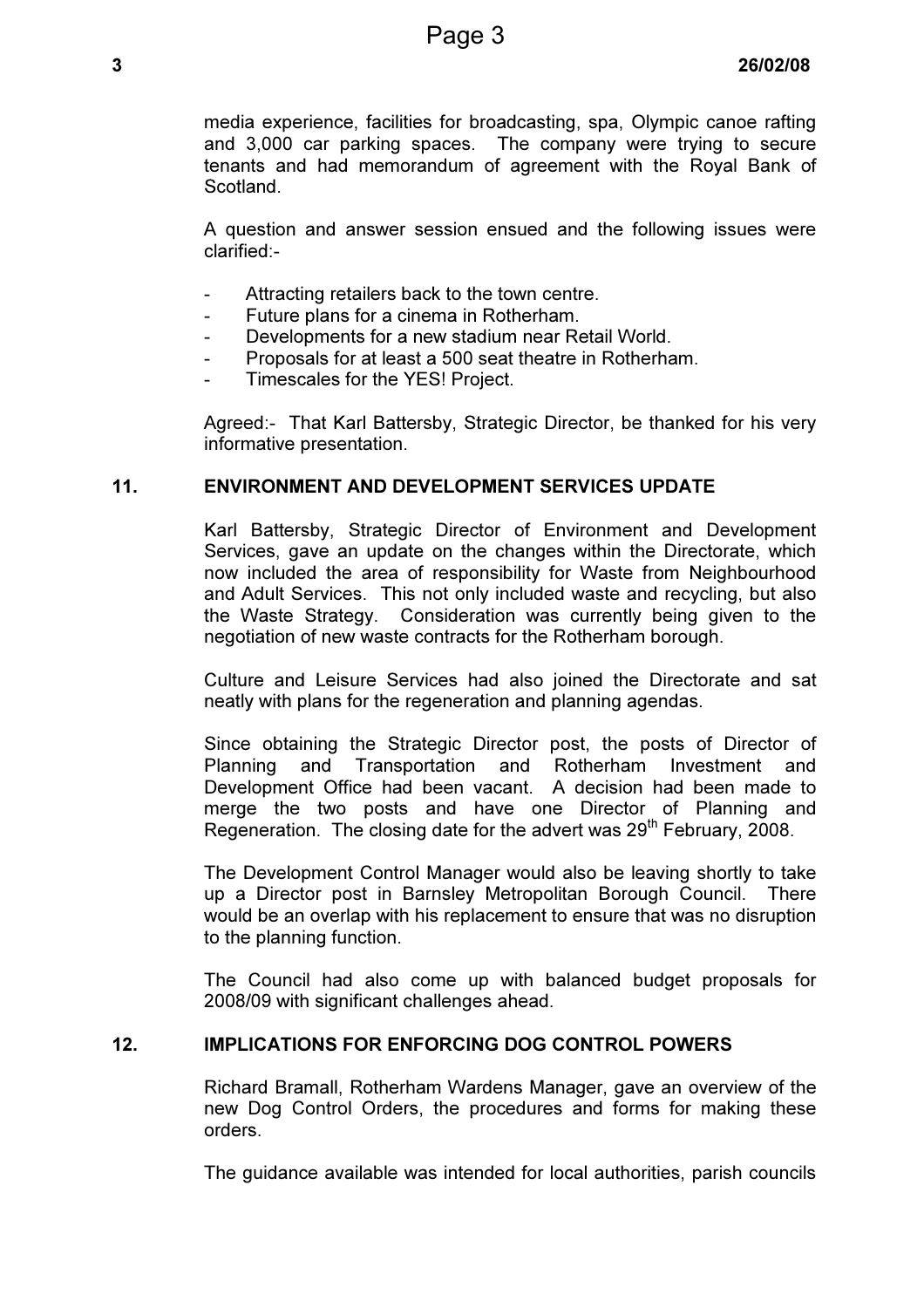and other bodies with powers to make Dog Control orders, which were defined in the Clean Neighbourhoods and Environment Act, 2005.

Richard Bramall gave an explanation as to:-

- New powers for official orders.
- Offences of dog fouling (not picking up), dogs to be kept on leads in certain areas, dog exclusion areas, number of dogs controlled by one person and dogs to be on leads when directed.
- The general principles of the Dog Control Orders.
- Land which was subject to Dog Control Orders.
- Defences/Exemptions to Dog Control Orders.
- What was defined as Primary and Secondary Authorities.
- How to make a Dog Control Order.
- Procedures for making a Dog Control Order.
- Amendments to existing Dog Control Orders.
- Revocation of Dog Control Orders.
- Erecting signage.
- Setting the number of dogs which a person could control.
- Enforcement.
- **Fixed Penalty Notices.**

Information which further explained about all Dog Control Orders was provided for Parish Councils and those that had not attended would be sent a copy in due course.

A discussion and a question and answer session ensued and the following issues were raised and clarified:-

- Process of consultation through invited visits in May, 2008 to see if Parish Councils had any problems areas in their Parish.
- Numbers of dogs allowed to be kept in one household.
- Resources for enforcement in problem areas.
- Erection of official signage and how effective this would be.
- Number of prosecutions.
- Beneficiary of fixed penalty notice income.
- Training on enforcement.

Agreed:- That Richard Bramall be thanked for the information he provided.

#### 13. LOCAL ISSUES REPORTED BY PARISH AND TOWN COUNCILS

 Discussion took place on the following local issues, which were reported by representatives of the Parish and Town Councils:-

(a) Traffic Speed/Calming Measures through Woodsetts Village down Worksop Road/Dinnington Road as far as Cotterall Wood/Bends?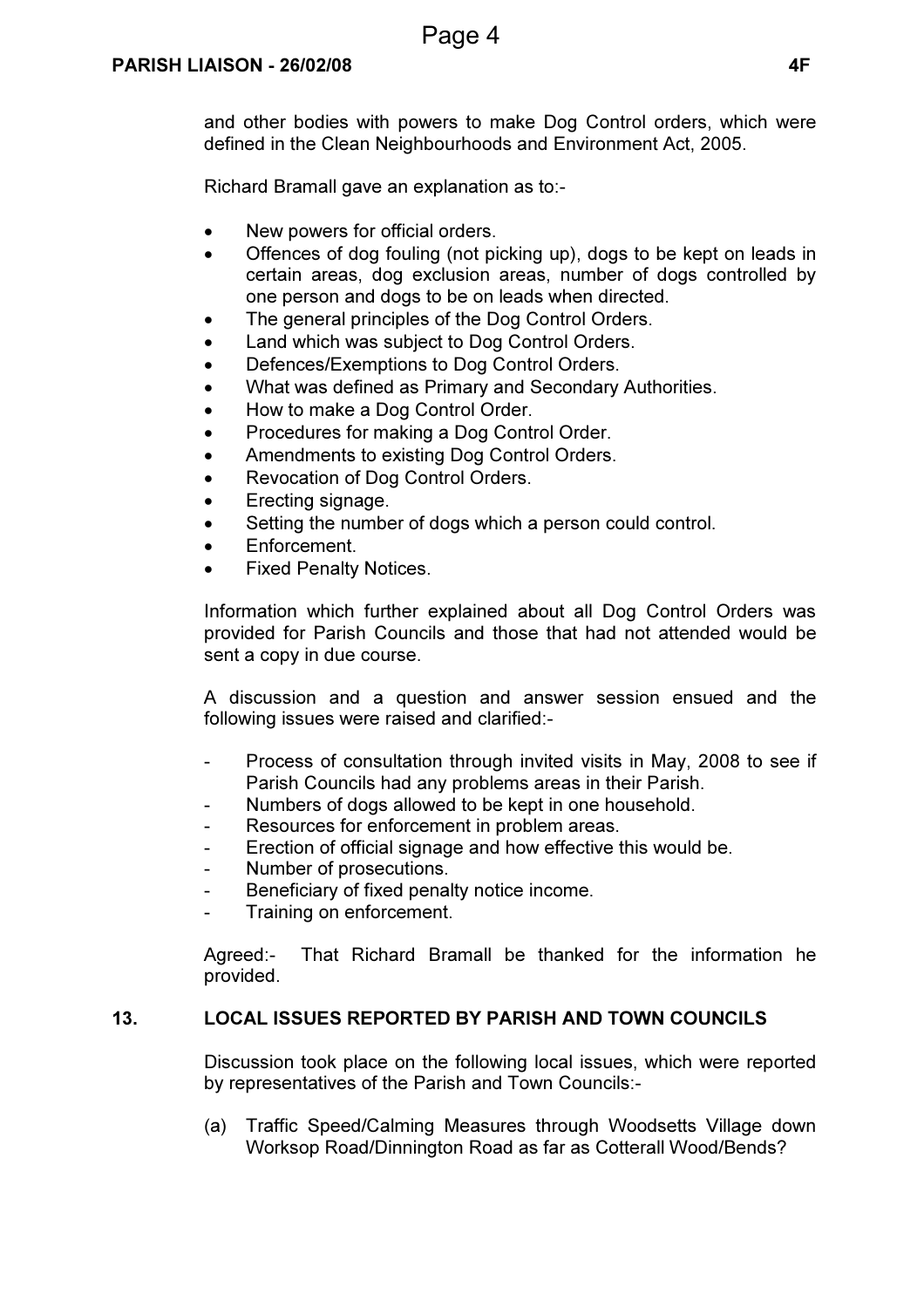Arrangements were in hand for the replacement of existing speed activity signs to be replaced in Woodsetts. Officers would be in touch with the Parish Council to discuss what signs would be the most appropriate.

(b) Proposals to Try and Reduce Traffic Congestion at Flash Lane, **Bramley** 

A traffic calming scheme was being proposed to a section of Flash Lane centred on the playground. This would take the form of a flat top road hump outside the playground with two sets of speed cushions on each approach. The scheme should reduce traffic speeds and help pedestrians to cross the road using the flat top hump. It was the Council's intention to start the consultation process within the next few weeks which would involve writing to the Parish Council and local Ward Members.

Consideration was given to providing a zebra crossing, but the pedestrian crossing criteria was a long way off being met due to the low numbers of pedestrians crossing the road near the playground. Consideration was also given to a refuge, but the road was too narrow to fit one in without expensive road widening.

(c) Spare Land adjacent Garages and No. 95 Wadsworth (very close to entrance to Bramley Depot)

This stretch of land was being used as a sales area for vehicles. Investigations were taking place to ascertain whether or not this stretch formed part of the highway, in which case the user would be asked to remove all vehicles. If the land was not public highway, then planning permission would be required.

 The information had been passed through to the Enforcement Officer for him to look into further.

#### 14. ANY OTHER BUSINESS

 (a) A representative from Aston-cum-Aughton Parish Council raised concerns about the traffic management issues at Aughton Crossroads/Treeton Lane/Ulley Lane, which had been raised by several Parish Councils in the area and asked whether these concerns were as a result of works on the A631. It also appeared that the problems were made worse by people travelling to and from Sheffield trying to miss the M1.

 The Strategic Director sought views from the Parish Council on what it thought was the best solution, with the answer being probably traffic controlled signals.

The Strategic Director referred to several examples in the borough of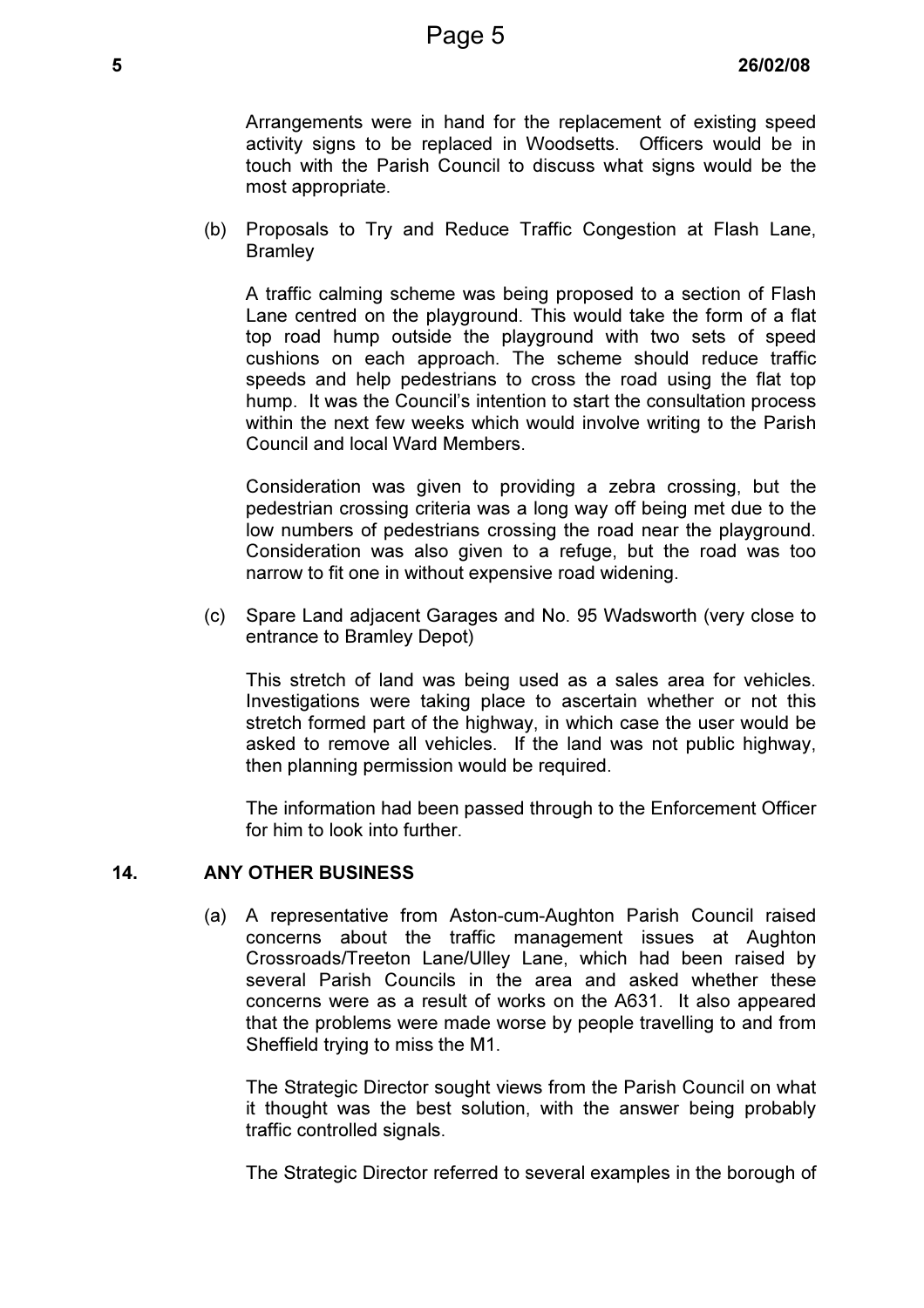trying resolve traffic problems and considered whether the action should be temporary until the works on the A631 were completed or whether they should be more permanent.

 The issue would be taken back to colleagues in the Directorate for them to consider and come up with a solution.

(b) A representative from Whiston Parish Council asked for an update on the Parish Boundary Review.

 The Strategic Director agreed to seek a response from officers in the Chief Executive's Directorate who were leading on the review.

(c) The Strategic Director gave an update on activities on the Arkwright Site and confirmed the Planning Regulatory Board authorised an application to the County Court for an injunction against Andrew Brightmore and ARB Agri-Plant Limited came before the Manchester District Registry of the High Court on Tuesday, 19<sup>th</sup> February, 2008. Mr. Brightmore entered into various binding undertakings to the court.

 In respect of the Red Hill Quarry site at Gildingwells, Mr. Brightmore gave an undertaking to remove all the waste from the site within three months, to be reviewed by the court after three months. He also undertook to bring no further waste onto the site.

 I at any time the Council considered that Mr. Brightmore was not attempting to remove the waste at Gildingwells or that he was not complying with his undertakings in any other respect, the matter would be brought back before the court. A pre-trial review in the injunction proceedings, linked with similar proceedings brought by the Environment Agency, had been listed in Manchester for the 22nd May, 2008.

#### 15. CLOSING REMARKS

 Councillor Smith thanked the Parish Councils' representatives for their attendance and closed the meeting at 7.35 p.m.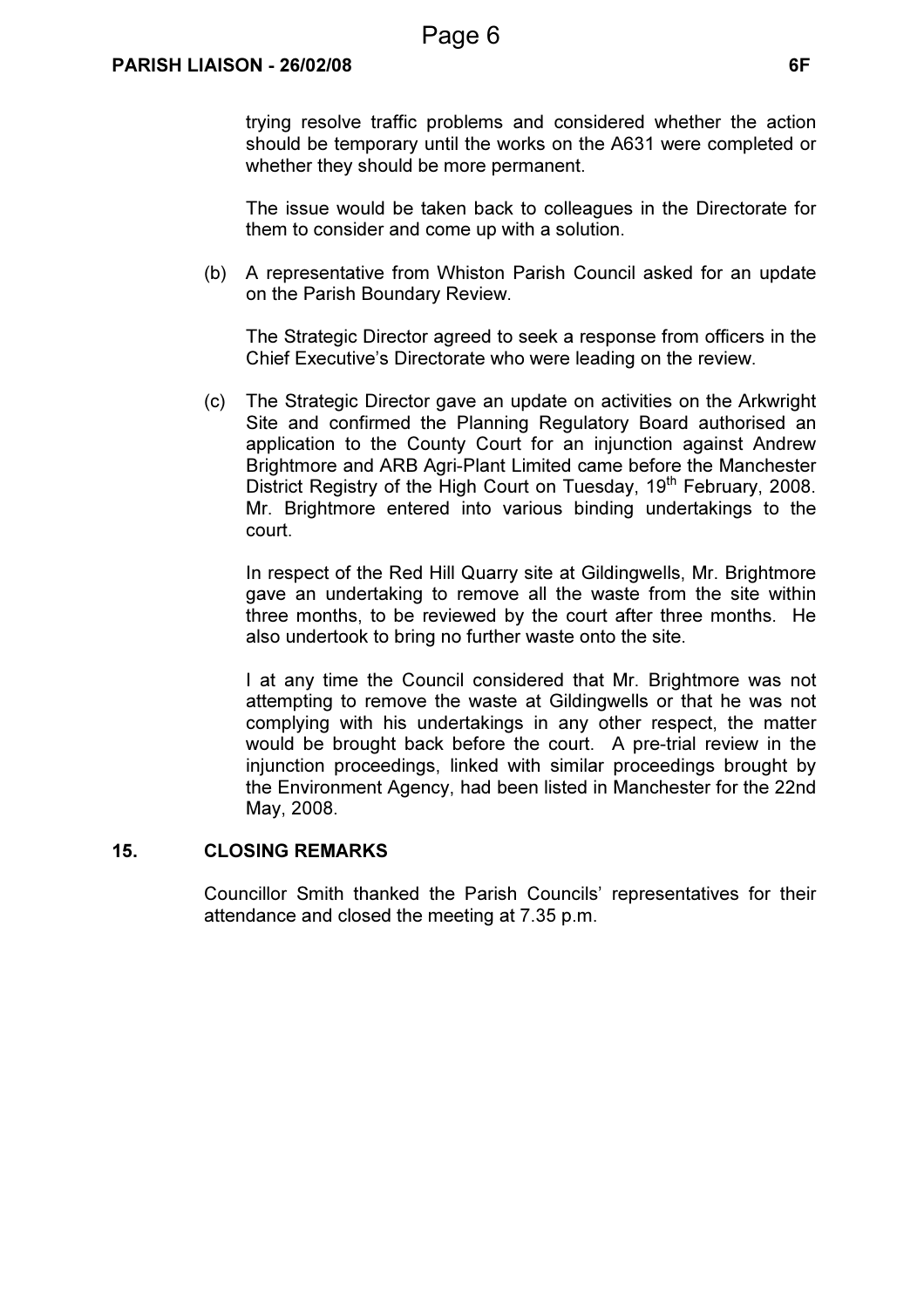#### Rotherham Play Pathfinder

The Department for Children, Schools and Families' Play Pathfinder programme awarded approximately £2.6m to Rotherham. This is to be administered through the Council. A number of Parish Councils are beneficiaries of funding for renewed play areas. This is based purely on an assessment which looked at existing play facility condition, catchment area, green space audit information and major gaps in provision. The Council's 'play team' hopes to work very closely with Parish Councils in order to ensure that they are comfortable with proposals and will want to involve them as fully as possible in the consultation for the new play facilities.

The DCSF has set very challenging targets, which must be met if Rotherham is to achieve its objective of 28 area based play areas – 12 in year one plus a two centre play facility in Rotherham town centre. In order to achieve this a small team has been established to deliver consultation and landscape design. This is met in part through the in-house landscape design service while the balance is through Groundwork Dearne Valley. Installation companies will be appointed to carry out the landscaping and installation of the play equipment.

The proposal fits with the Department for Children, Families and Schools' guidance to involve local partners and communities, and Groundwork is one such partner and a member of Rotherham's Play Partnership. It supports Rotherham in the delivery of its Play targets through both the Big Lottery Fund and the pathfinder programme. It also contributes significantly to the delivery of the Rotherham Play Strategy.

As noted above the areas that will benefit from the additional funding have been selected because of their condition and / or because of gaps in local provision. Of the 28 play areas targeted, the following are under Parish Council ownership:

|                    | Site Name            | <b>Address</b>             | Ownership                      | Green<br>Space<br>Audit | Desig<br>ner<br>Lead |
|--------------------|----------------------|----------------------------|--------------------------------|-------------------------|----------------------|
| Year 1<br>Projects |                      |                            |                                |                         |                      |
|                    |                      |                            |                                |                         |                      |
|                    | Woodall Lane<br>Rec  | Harthill                   | Harthill with<br>Woodall P C   | n/a                     | <b>GDV</b>           |
| $\overline{2}$     | <b>Bierlow Park</b>  | <b>Brampton</b><br>Bierlow | <b>Brampton</b><br>Bierlow P C | LQ/HV                   | <b>GDV</b>           |
| $\mathfrak{S}$     | Hangsman<br>Lane     | Laughton<br>Common         | Thurcroft P C                  | HQ/H                    | <b>RMBC</b>          |
| $\overline{4}$     | Poynton<br>Avenue    | Ulley                      | Ulley P C                      | n/a                     | <b>GDV</b>           |
| 5                  | Washfield<br>Lane    | Treeton                    | Treeton P C                    | LQ/LV                   | <b>RMBC</b>          |
| 6                  | <b>Falconer Lane</b> | Fence                      | Aston-cum-<br>Aughton P C      | n/a                     | <b>RMBC</b>          |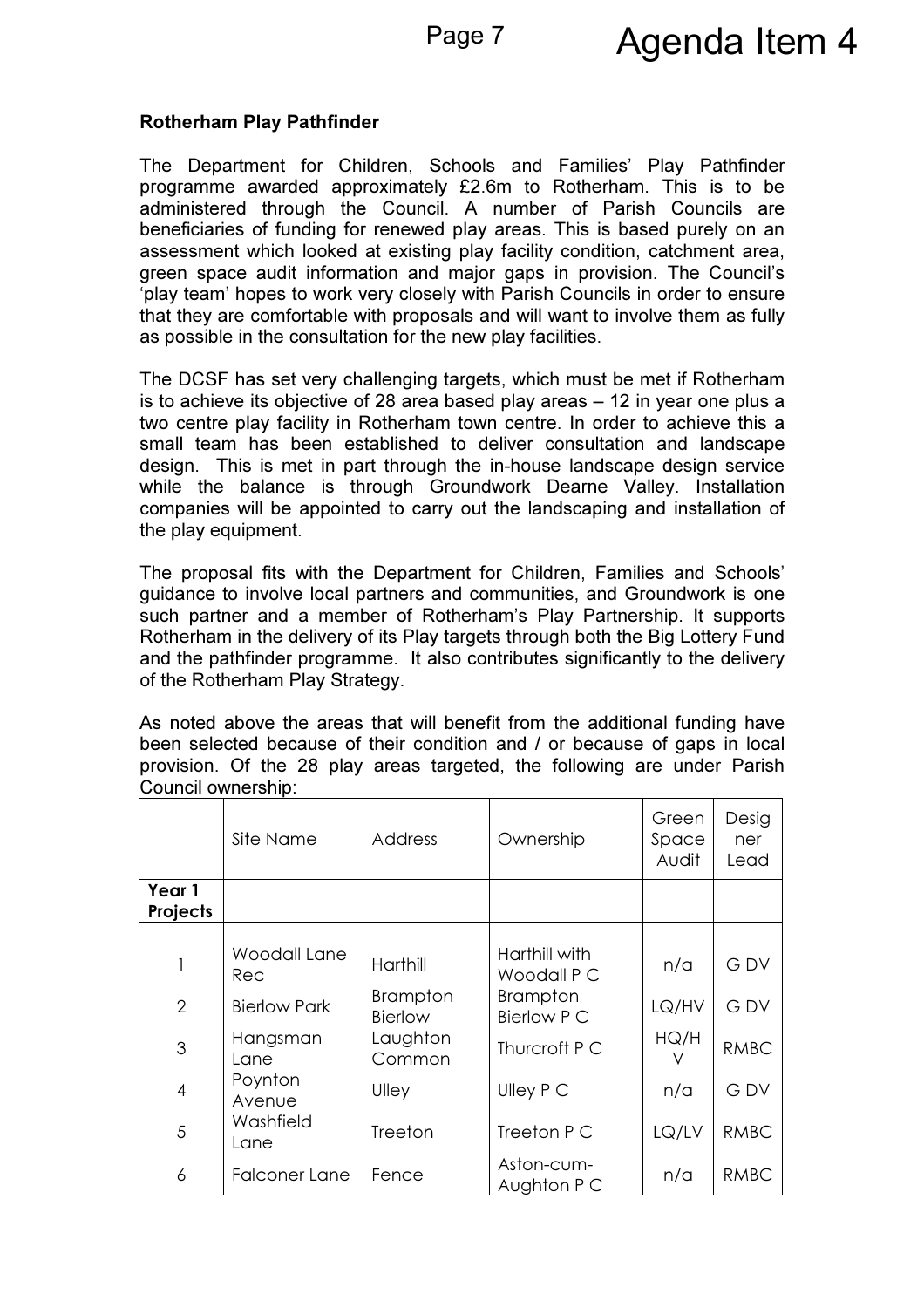| Year <sub>2</sub><br>Projects |                        |              |                           |       |  |
|-------------------------------|------------------------|--------------|---------------------------|-------|--|
|                               | <b>Thirlmere Drive</b> | North Anston | Anston P C                | LQ/LV |  |
| 8                             | Rosemary<br>Road       | Wickersley   | Wickersley P C            | LQ/HV |  |
| 9                             | Coral Drive            | Aughton      | Aston-cum-<br>Aughton P C | LQ/HV |  |
| 10                            | Sorby Way              | Wickersley   | Wickersley P C            | HQ/H  |  |

Parish Councils may wish to contribute further funding to achieve more in their areas and this can be considered if it is made clear as early as possible in the design phase of the programme. The Play Pathfinder delivery team is currently in the process of consulting on year one projects and is involving affected Parish Councils as well as local schools, children and young people, parents and residents as appropriate.

If you require further information please contact:

Nick Barnes Principal Project Development Officer

Tel: 01709 822882

Email: nick.barnes@rotherham.gov.uk

Address: Culture and Leisure First Floor Bailey House Rawmarsh Road Rotherham S60 1TD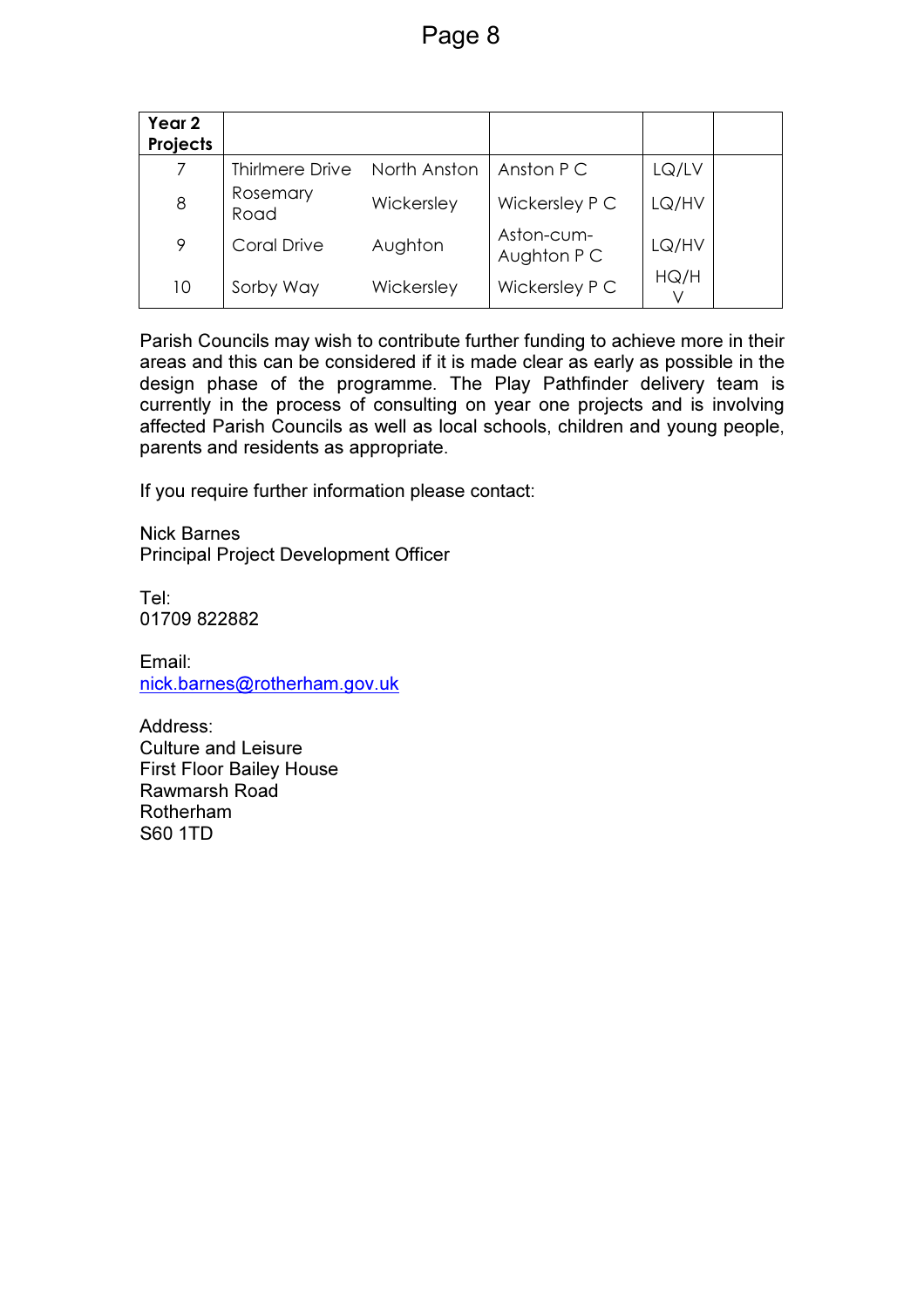Appendix 1 - Play Pathfinder

- Existing play areas  $\bullet$
- \* Proposed new play areas



Page 9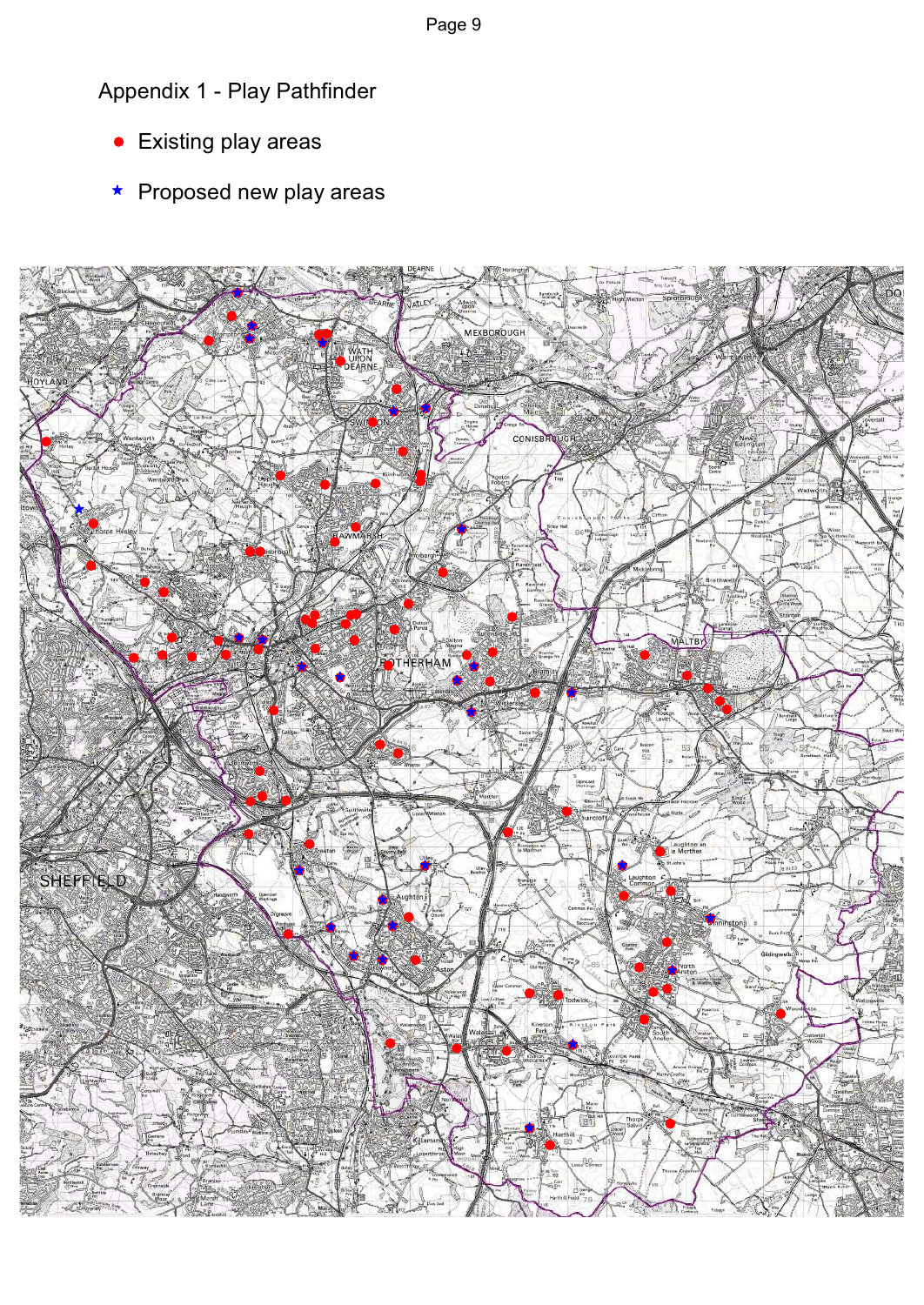# Rotherham Play Pathfinder

2 year capital programme to deliver:

**128 area based play facilities** 

**A destination play facility in Clifton Park** 

Adventure playground at Eastwood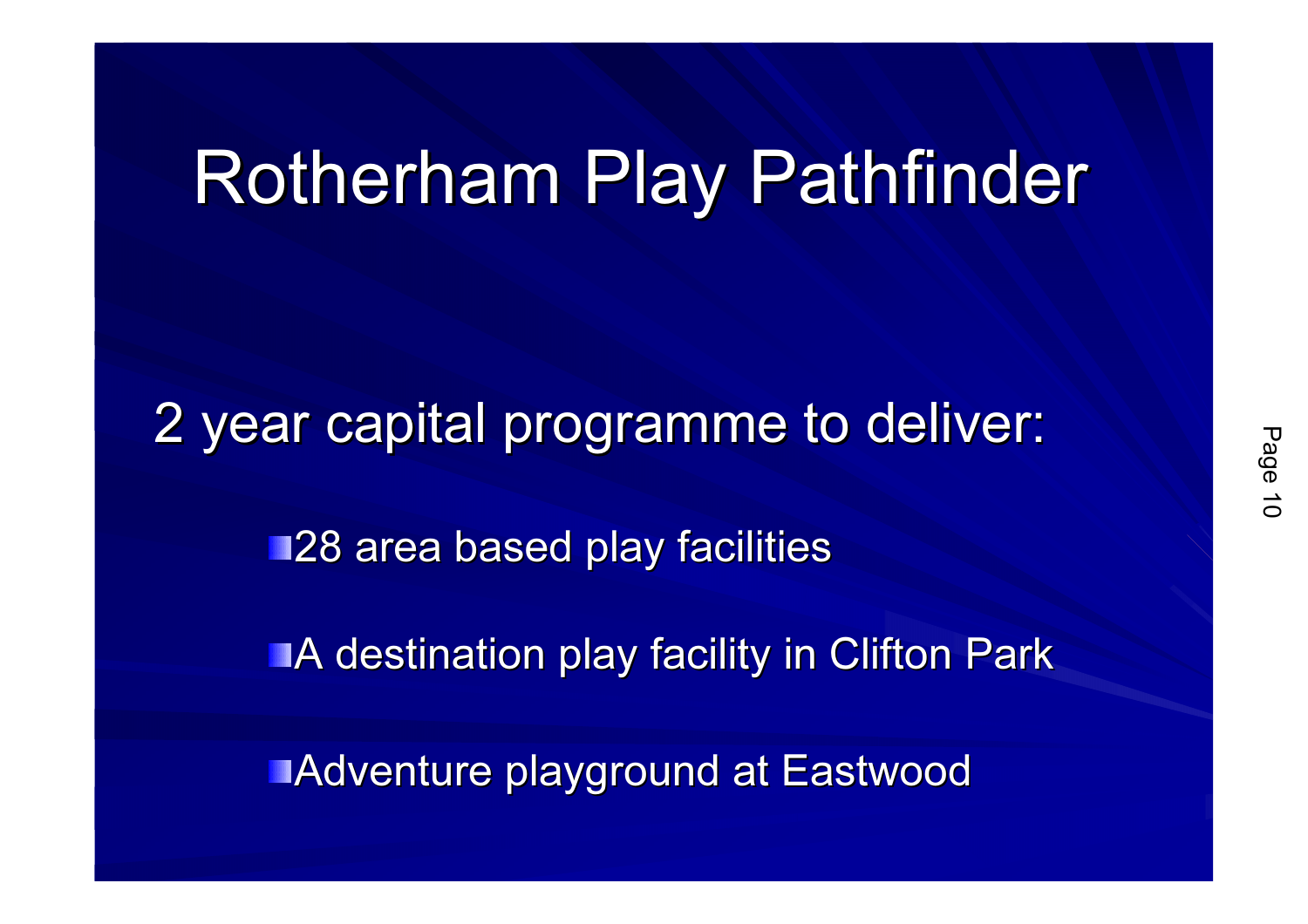## 28 area based play facilities

Rotherham has been awarded a total of £2,621,142 from the Department for Children, Schools and Families (DCSF)

| <b>Capital</b> | £2,128,985              |
|----------------|-------------------------|
| Year 1         | £589,474                |
| Year 2         | $\overline{£}1,539,510$ |
|                |                         |
| <b>Revenue</b> | £492,157                |
| Year 1         | £137,804                |
| Year 2         | £177,177                |

NB: year 1 funds must be spent by 31<sup>st</sup> March 09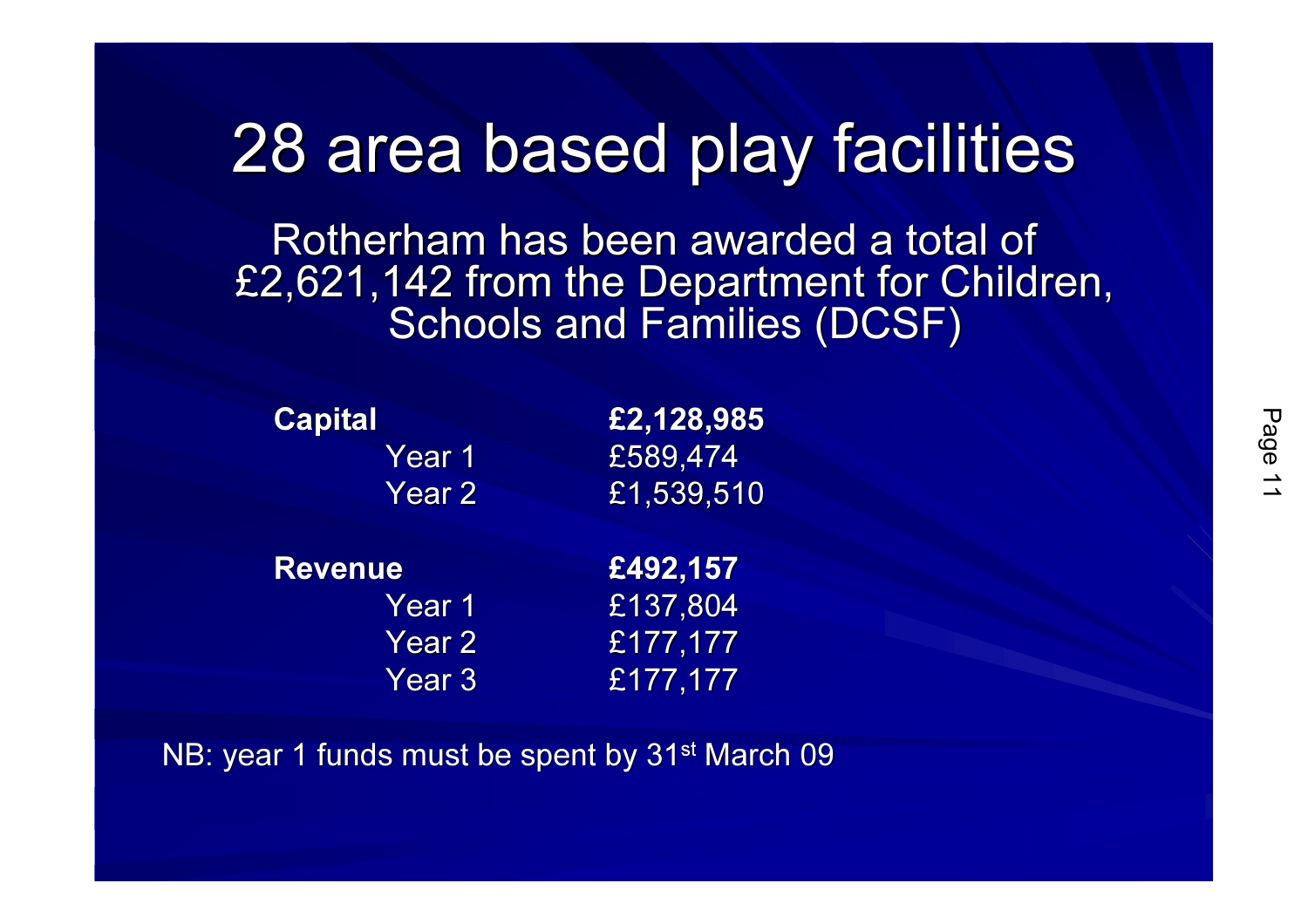# **Guidance**

A Design Guide has been developed by Play England on behalf of the DCSF

### Key points:

- Natural play elements should form part of the play experience
- Play opportunities should be inclusive $\mathbf{r}$
- Funding should enhance play value
- Natural solutions for safety surfacing are cheaper and safer П e.g. sand and/or bark chippings
- Children and young people should be involved in the process from consultation to delivery and use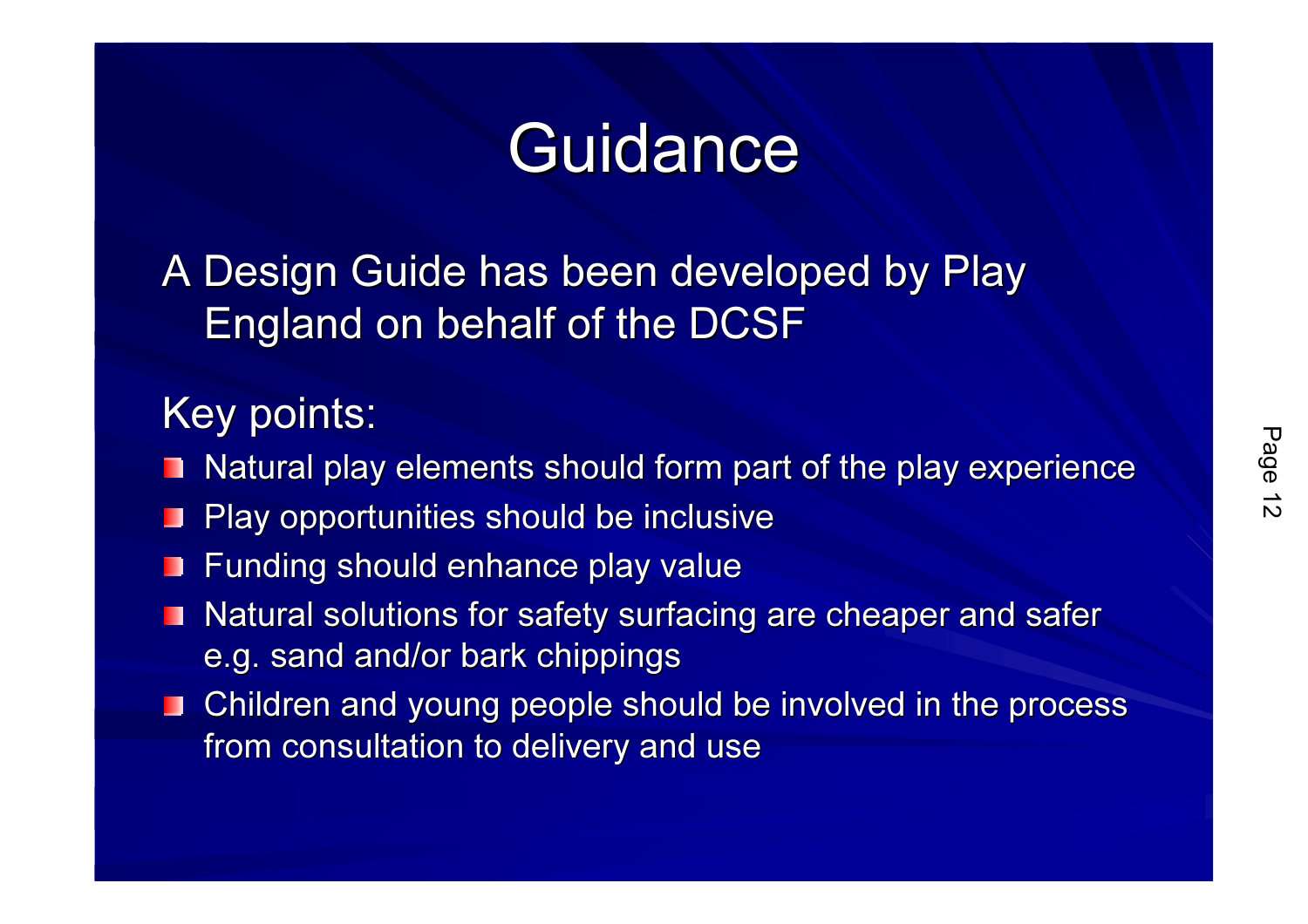## Land Ownership

The programme targets existing play areas

Land ownership lies both with Rotherham MB Council and with Parish Councils including

Year 1Aston-cum-Aughton Harthill-with-Woodall Brampton Bierlow**Thurcroft Ulley** Treeton

### Year 2

 Anston Aston-cum-Aughton'arele w Wickersley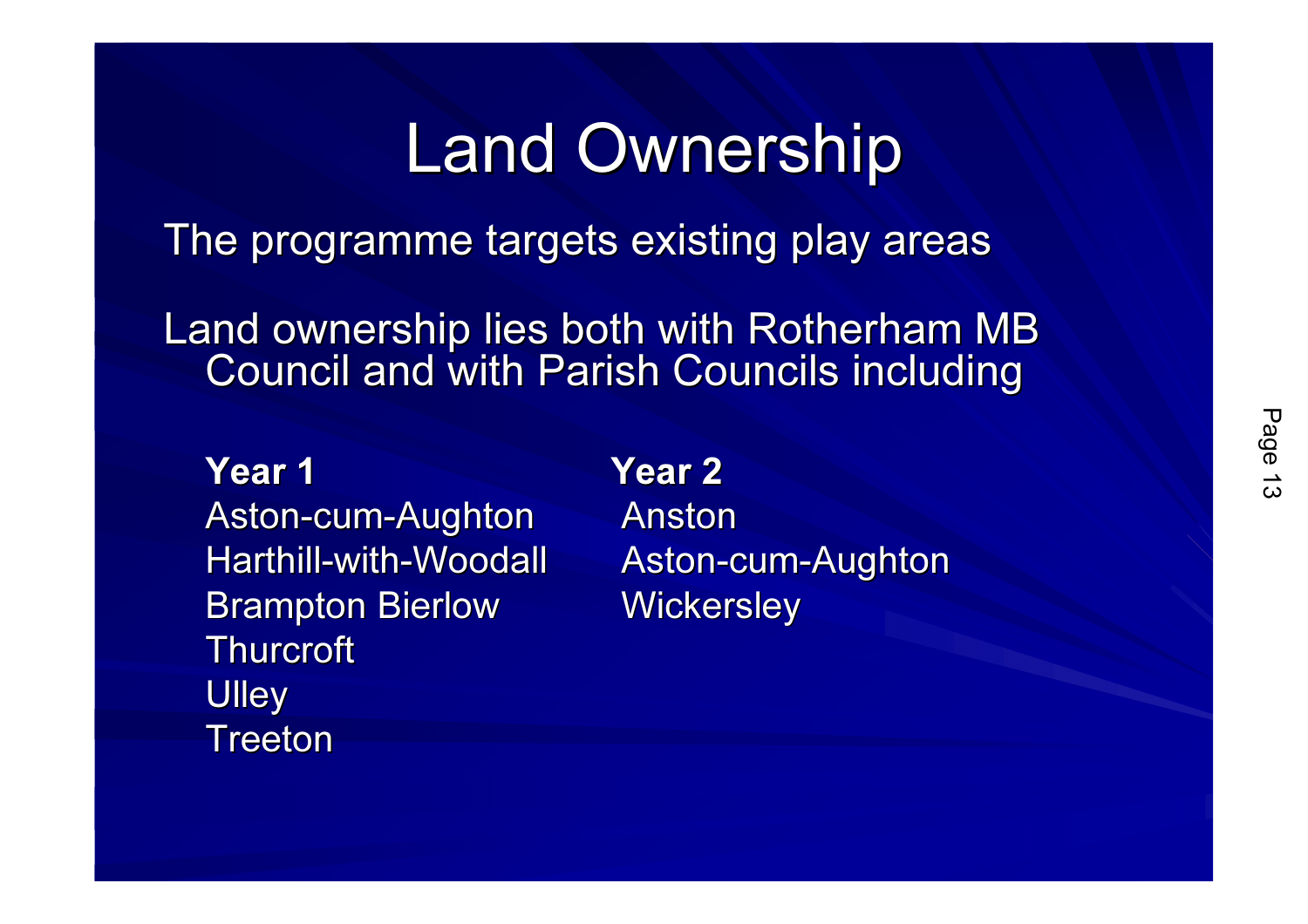### **Process**

A Project Board oversees a delivery process which involves:**Inclusive consultation** 

**Design** 

**Tendering** 

**Delivery** 

It also manages the associated risk